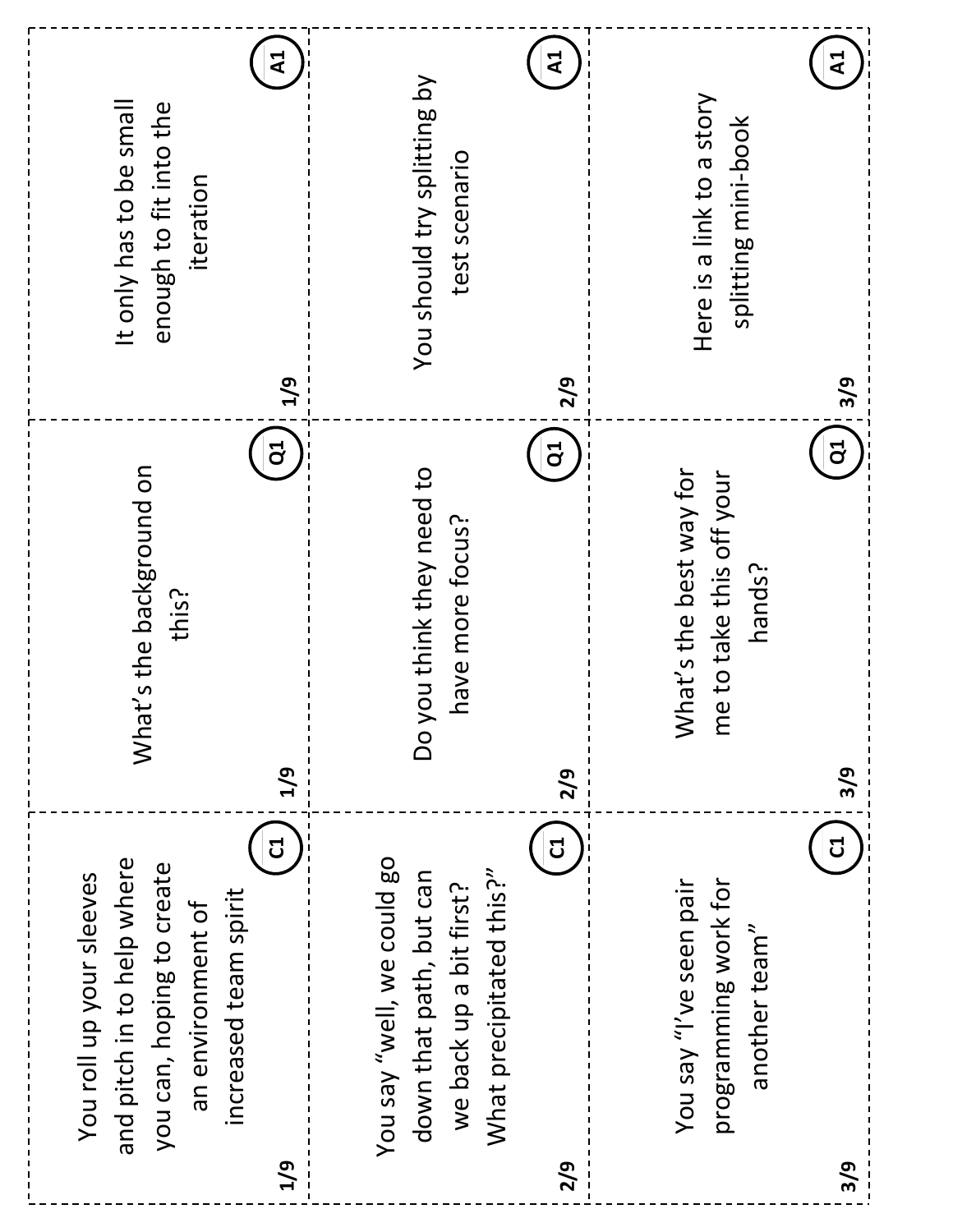| Good advice. Provided a                                                                            | Advocating. Takes choice away                                 | Good advice. Provided          |
|----------------------------------------------------------------------------------------------------|---------------------------------------------------------------|--------------------------------|
| resource.                                                                                          | from coachee.                                                 | information.                   |
| Leading. Also, not asked from<br>a coaching perspective and<br>takes control away from<br>coachee. | Leading: assumes a specific<br>Yes/no question<br><b>ISSU</b> | Good question                  |
| Mentoring                                                                                          | deeper as a first step                                        | is the issue and takes you out |
| Consider:                                                                                          | Gently diverts to digging                                     | This assumes that team spirit  |
| There may be a deeper issue                                                                        | Coaching.                                                     | of the coach role and into a   |
| Consider involving the team                                                                        | Recommended response.                                         | team member role               |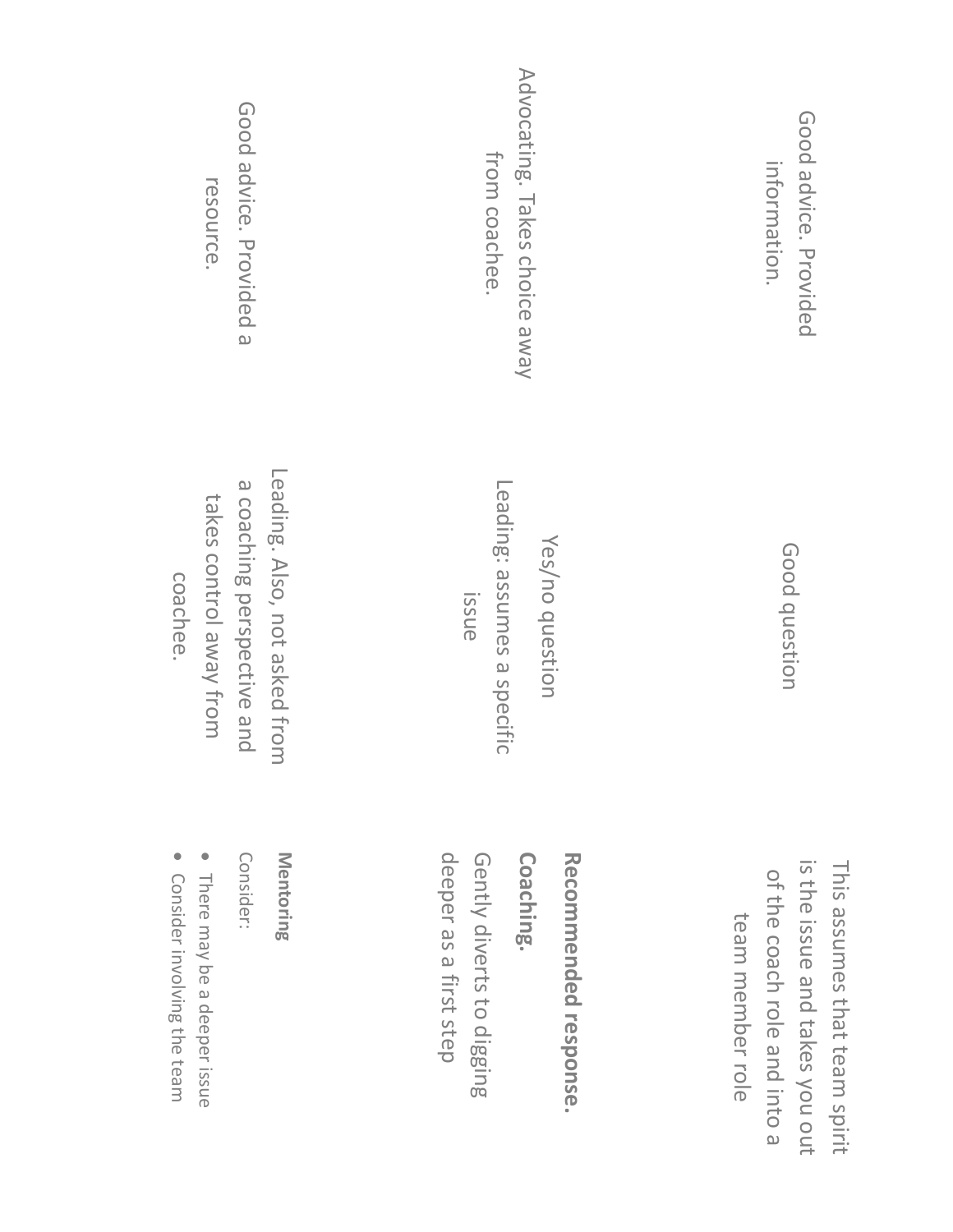| $\mathbf{z}$<br>ব<br>wouldn't split them that<br>story splitting workshop<br>automation, and take a<br>stories, invest in test<br>llems<br>5/9<br>6/9 | ິອ<br>J<br>Does this need to be<br>solved right now?<br>about this topic?<br>6/9<br>5/9 | J<br>ರ<br>After some discussion, the<br>manager and team agree<br>brainstorming session all<br>within their current<br>to have you run a<br>circumstances<br>together |
|-------------------------------------------------------------------------------------------------------------------------------------------------------|-----------------------------------------------------------------------------------------|-----------------------------------------------------------------------------------------------------------------------------------------------------------------------|
| I've seen people swarm on<br>In similar circumstances                                                                                                 | have other people said<br>What                                                          | measure of the team's capacity<br>You explain that velocity is a                                                                                                      |
| ${\sf A}$<br>4/9                                                                                                                                      | ටි<br>4/9                                                                               | J                                                                                                                                                                     |
| internationalization efforts<br>and regulations by region<br>One team I worked with<br>split out by                                                   | something that needs to<br>What makes this<br>be addressed?                             | members and offer them<br>You offer to talk to team<br>individual advice                                                                                              |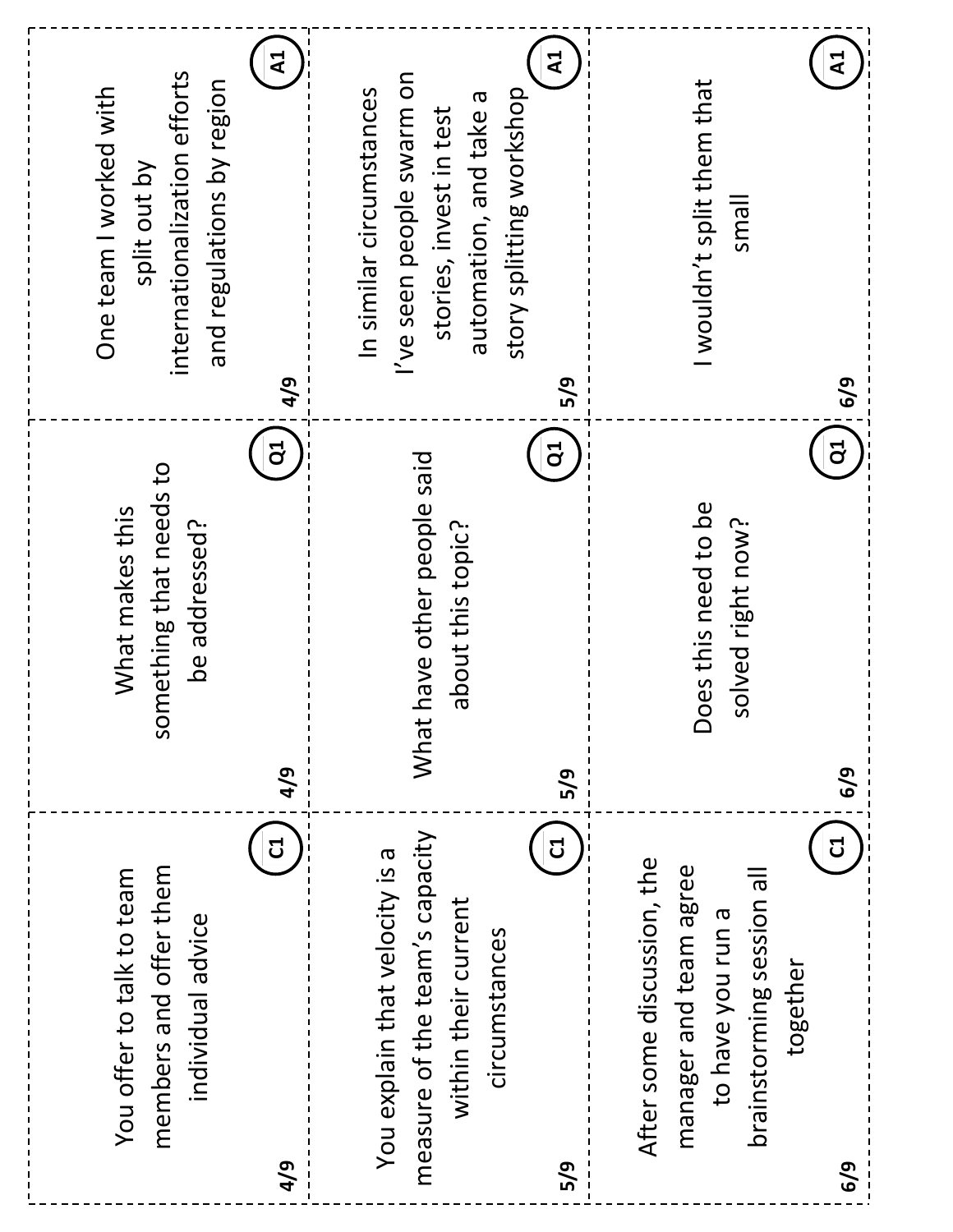Mentoring **Mentoring**

Consider: Consider:

Good question

Good question

Good advice. Provided an

Good advice. Provided an

example.

• There may be a deeper issue There may be a deeper issue

 $\bullet$ Advice works best when requested Advice works best when requested

• Velocity is team based Velocity is team based

Good advice. Provided past Good advice. Provided past advocating a particular advocating a particular experiences without experiences without solution

> Good question Good question

**Teaching.** deeper first. deeper first. Consider digging

Advocating. Stating personal Advocating. preference. preference. Stating personal

> Closed yes/no question Closed yes/no question

deeper with the manager first. deeper with the manager first.Facilitation. Consider digging **Facilitation.** Consider digging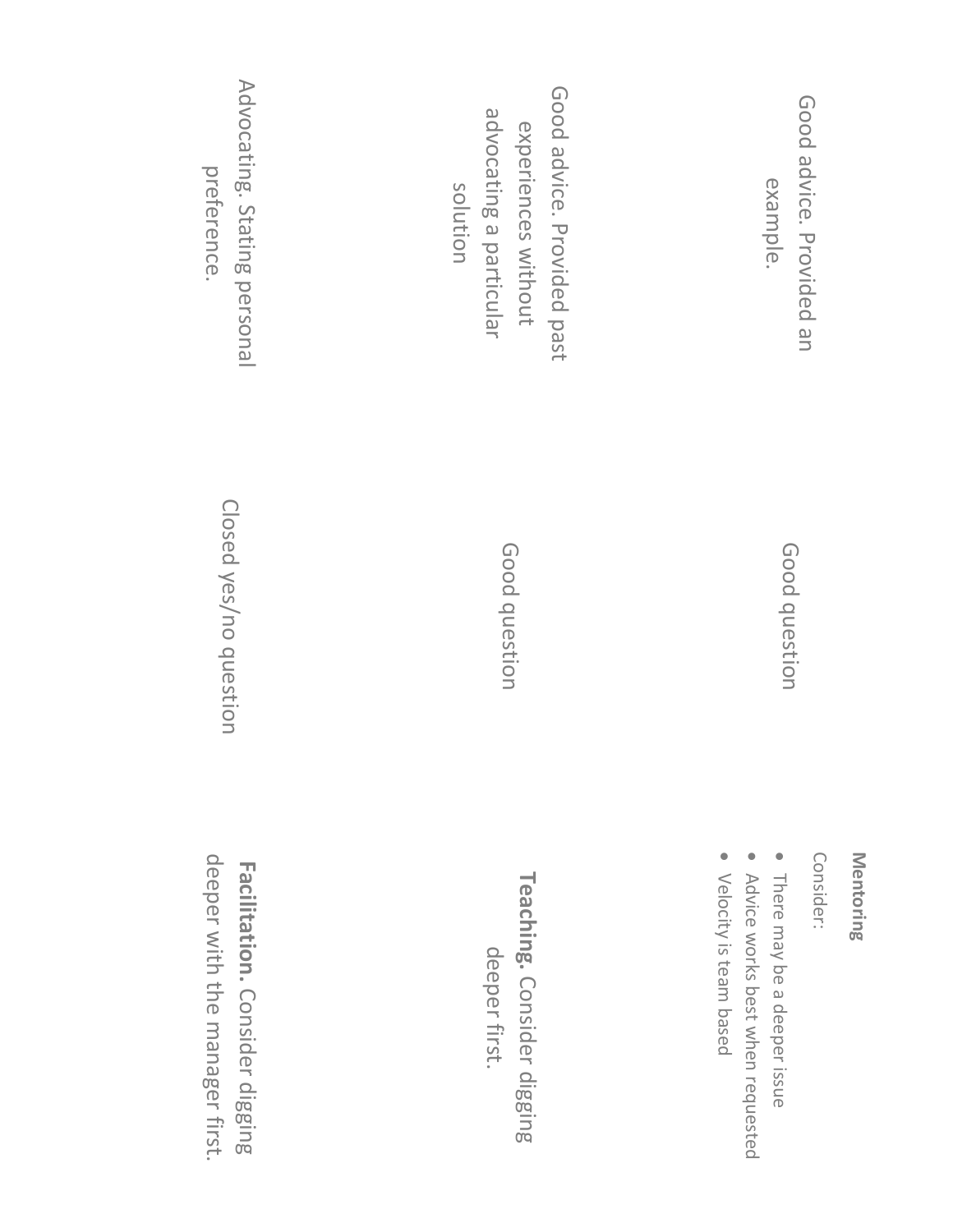| $\mathsf{A}1$<br>practice. You should switch<br>Manual testing is a terrible<br>to automated testing.<br>7/9<br>JÓ | $\mathbf{A}$<br>with testing. How might or<br>use developers to help out<br>Another team decided to<br>might not that work for<br>you?<br>8/9<br>ទី | $\mathbf{A}$ <sup>1</sup><br>the iteration is a good goal for<br>getting most stories fitting in<br>stories, but as a new team,<br>The goal is to get to small<br>NOW<br>9/9<br>$\overline{d}$ |
|--------------------------------------------------------------------------------------------------------------------|-----------------------------------------------------------------------------------------------------------------------------------------------------|------------------------------------------------------------------------------------------------------------------------------------------------------------------------------------------------|
| How might setting core<br>hours help?<br>7/9                                                                       | thoughts on this topic.<br>Tell me more of your<br>8/9                                                                                              | you tried moving the<br>standup time?<br>Have<br>9/9                                                                                                                                           |
| ដ<br>You ask "what have you<br>already tried?"<br>7/9                                                              | ರ<br>suggestions based on your<br>You offer a number of<br>experience in similar<br>circumstances<br>8/9                                            | ដ<br>You say "I don't think<br>that's a good idea."<br>9/9                                                                                                                                     |